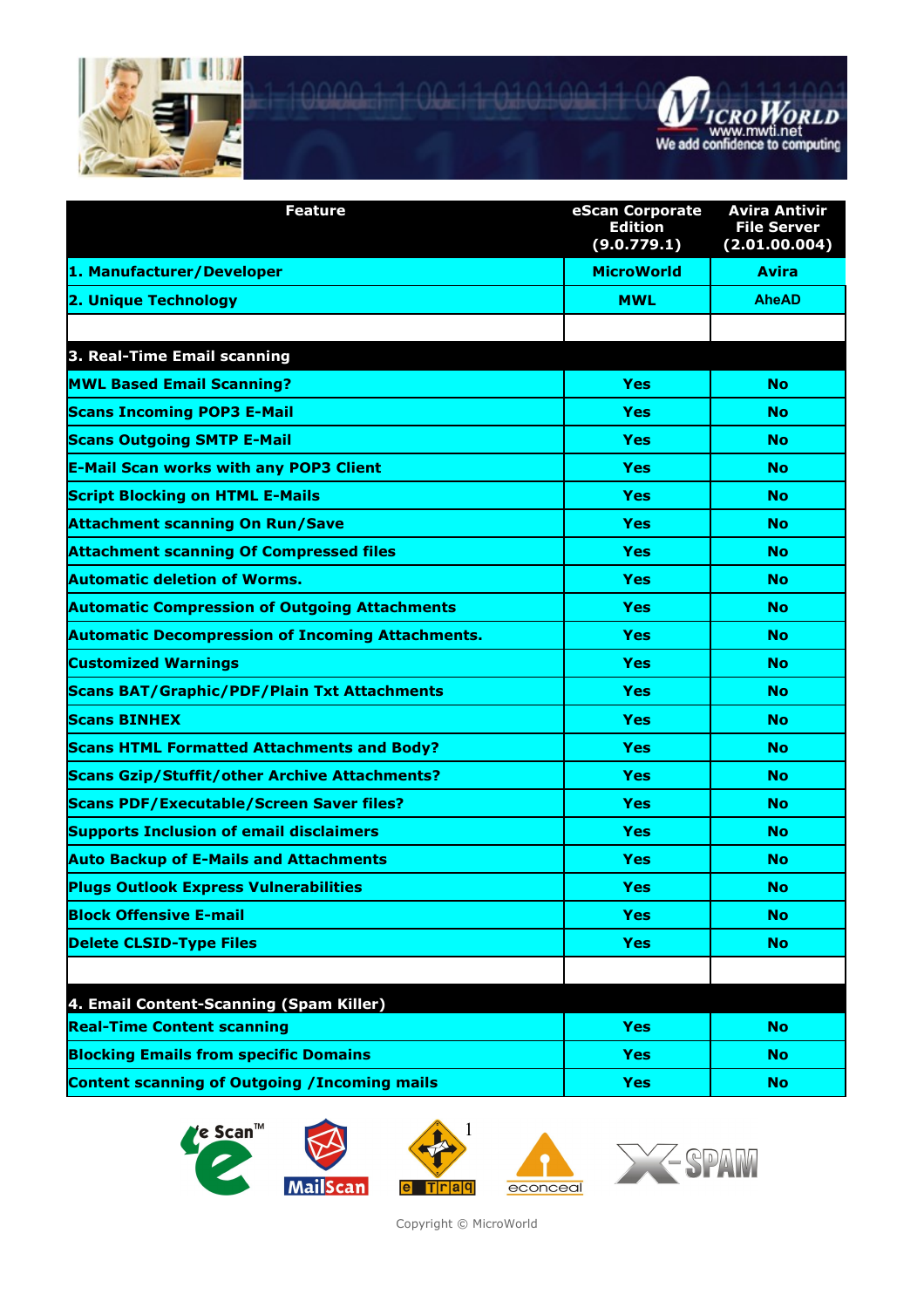



| <b>SPAM Killer</b>                                                              | <b>Yes</b> | <b>No</b> |
|---------------------------------------------------------------------------------|------------|-----------|
| <b>Block Advertisement Emails</b>                                               | <b>Yes</b> | <b>No</b> |
| <b>Block E-Mails for Pre-Specified Senders</b>                                  | <b>Yes</b> | <b>No</b> |
|                                                                                 |            |           |
| <b>5. HTTP Scanning</b>                                                         |            |           |
| <b>MWL Based HTTP Scanning?</b>                                                 | <b>Yes</b> | <b>No</b> |
| <b>Real-Time Web-Site Scanning and Blocking?</b>                                | <b>Yes</b> | <b>No</b> |
| <b>Block Web-Sites based on Pre-defined Pornographic Keywords</b>               | <b>Yes</b> | <b>No</b> |
| <b>Block Web-Sites based on Pre-defined Gambling Related</b><br><b>Keywords</b> | <b>Yes</b> | <b>No</b> |
| <b>Block Web-Sites based on User-Defined Keywords</b>                           | <b>Yes</b> | <b>No</b> |
| <b>Block Sites Based on Ratings</b>                                             | <b>Yes</b> | <b>No</b> |
| Block Web-sites when user accesses the same using IP<br><b>number</b>           | <b>Yes</b> | <b>No</b> |
| Block Web-sites when user accesses the same using<br><b>Anonymizers</b>         | <b>Yes</b> | <b>No</b> |
| <b>Block Web-site option supported on Windows 95/98/Me</b>                      | <b>Yes</b> | <b>No</b> |
| <b>Webpage Scan works in IE, Netscape, Opera &amp; NeoPlanet?</b>               | <b>Yes</b> | <b>No</b> |
| <b>Block User-Defined Web-Sites</b>                                             | <b>Yes</b> | <b>No</b> |
| <b>Block Pop Up Ads</b>                                                         | <b>Yes</b> | <b>No</b> |
| <b>Block Java Applets</b>                                                       | <b>Yes</b> | <b>No</b> |
| <b>Block Scripts</b>                                                            | <b>Yes</b> | <b>No</b> |
| <b>Block Cookies</b>                                                            | <b>Yes</b> | <b>No</b> |
| <b>Block Content (Images, Audio, Video, Applications)</b>                       | <b>Yes</b> | <b>No</b> |
|                                                                                 |            |           |
| 6. Browser Cleanup for Privacy Protection                                       |            |           |
| <b>Auto Erase / Manual Cleanup of Browser Settings</b>                          | <b>Yes</b> | <b>No</b> |
| <b>Auto Erase / Manual Cleanup of Cache</b>                                     | <b>Yes</b> | <b>No</b> |
| <b>Auto Erase / Manual Cleanup of Cookies</b>                                   | <b>Yes</b> | <b>No</b> |
| <b>Auto Erase / Manual Cleanup of History</b>                                   | <b>Yes</b> | No.       |
| <b>Auto Erase / Manual Cleanup of ActiveX (for IE)</b>                          | <b>Yes</b> | <b>No</b> |
| <b>Auto Erase / Manual Cleanup of Plugins (for Netscape)</b>                    | <b>Yes</b> | No.       |
| <b>Auto Erase / Manual Cleanup of Selected Files &amp; Folders</b>              | <b>Yes</b> | <b>No</b> |
| Auto Erase / Manual Cleanup of Start Menu RUN history list                      | <b>Yes</b> | No.       |
| <b>Auto Erase / Manual Cleanup of Start Menu Search/Find</b>                    | <b>Yes</b> | <b>No</b> |









2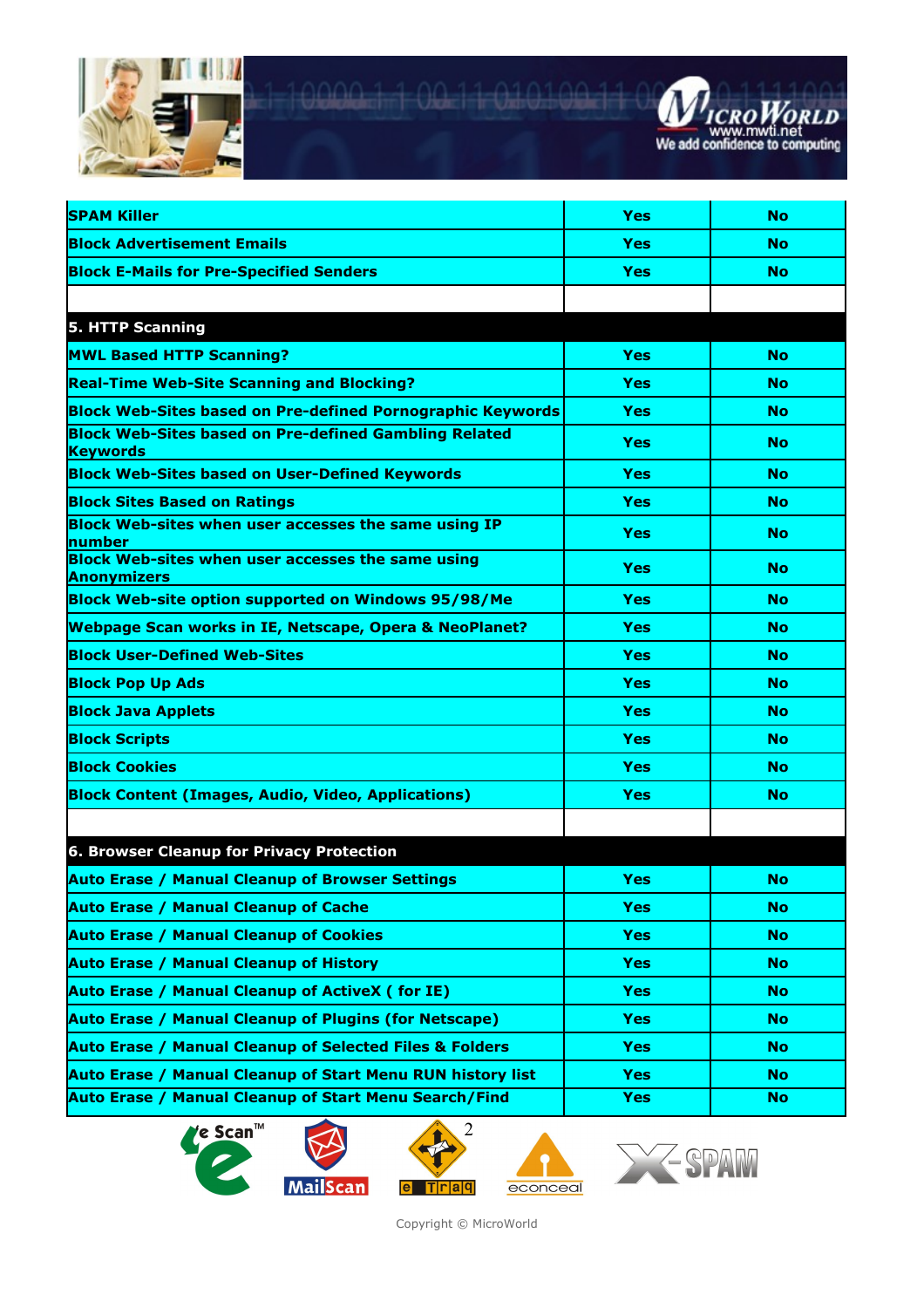



| history list                                                                          |            |            |
|---------------------------------------------------------------------------------------|------------|------------|
| Auto Erase / Manual Cleanup of Start Menu Search/Find<br><b>Computer history list</b> | Yes        | <b>No</b>  |
| <b>Auto Erase / Manual Cleanup of Start Menu Documents</b>                            | Yes        | <b>No</b>  |
| <b>Auto Erase / Manual Cleanup of Browser Location Bar history</b><br>llist           | Yes        | <b>No</b>  |
| <b>Auto Erase / Manual Cleanup of Windows Recycle Bin</b>                             | Yes        | <b>No</b>  |
| <b>Auto Erase / Manual Cleanup of Auto-Complete Forms/ URLs</b><br><b>Memory</b>      | Yes        | <b>No</b>  |
| Auto Erase / Manual Cleanup of Open/Save dialog box history                           | Yes        | <b>No</b>  |
| <b>Auto Erase / Manual Cleanup of Temporary Folder</b>                                | Yes        | <b>No</b>  |
|                                                                                       |            |            |
| 7. Pop Up Filter (AD Blocking)                                                        |            |            |
| <b>Audible Notification</b>                                                           | <b>Yes</b> | <b>No</b>  |
| <b>Whitelist/Allow Function</b>                                                       | Yes        | <b>No</b>  |
| <b>Pop Up Self Test</b>                                                               | Yes        | <b>No</b>  |
| <b>HotKey to allow Pop Ups?</b>                                                       | Yes        | <b>No</b>  |
|                                                                                       |            |            |
| 8. Remote Access File Rights / Firewall                                               |            |            |
| <b>Stop Remote Users from Modifying System Files</b>                                  | <b>Yes</b> | <b>No</b>  |
| <b>Stop Remote Users from Creating Executable Files</b>                               | Yes        | <b>No</b>  |
|                                                                                       |            |            |
| 9. Virus Scanning                                                                     |            |            |
| <b>Heuristic Scanning for Detection of Unknown Viruses</b>                            | <b>Yes</b> | <b>Yes</b> |
| <b>Scheduled Scanning</b>                                                             | Yes        | Yes        |
| <b>Background (On-Access / Real-Time) Scanning</b>                                    | Yes        | <b>Yes</b> |
| Detects viruses in 16-bit and 32-bit executables?                                     | Yes        | Yes        |
| Detects BAT, JS, mIRC, VBS, Inf, PHP, etc. Script<br>worms/viruses?                   | <b>Yes</b> | <b>Yes</b> |
| Detects Malware ActiveX Controls, Backdoors, Trojan Horses?                           | <b>Yes</b> | <b>Yes</b> |
| Scans Single packed Archives (ACE/ARJ/CAB/LHA/RAR/ZIP<br>$ $ etc.)                    | <b>Yes</b> | <b>Yes</b> |
| <b>Scans Multiple (nested) Packed Archives?</b>                                       | <b>Yes</b> | <b>Yes</b> |
| <b>Scans Self Extracting Archives?</b>                                                | <b>Yes</b> | <b>Yes</b> |
| Macro Virus Scan supported on Access 97/2000/XP (A97M)?                               | <b>Yes</b> | <b>Yes</b> |
| <b>Macro Virus Scan supported on Access 2.0 (A2M)?</b>                                | <b>Yes</b> | <b>Yes</b> |







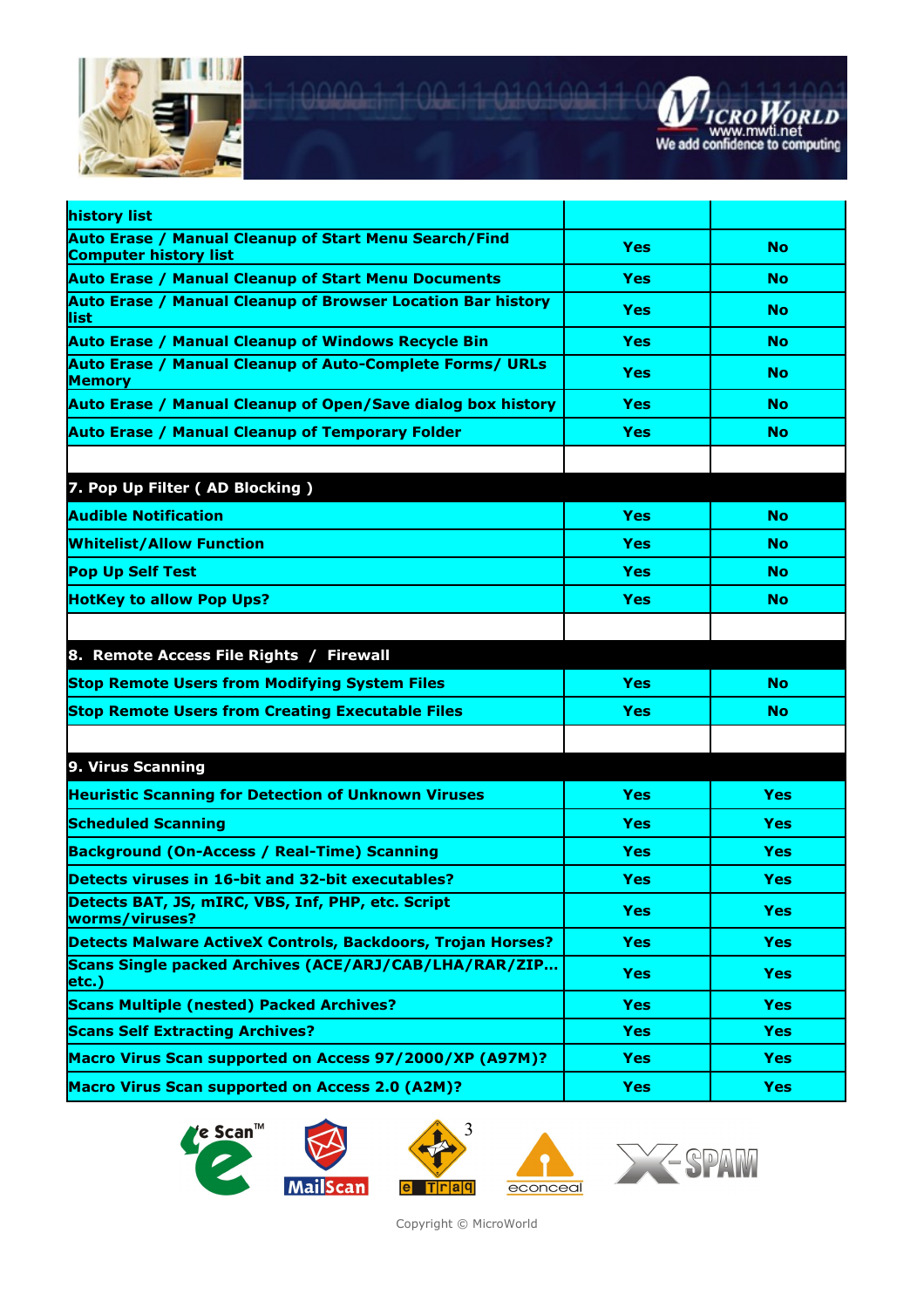



| Macro Virus Scan supported on PowerPoint 97/2000/XP<br>(PP97M)?              | Yes        | <b>Yes</b> |
|------------------------------------------------------------------------------|------------|------------|
| Macro Virus Scan supported on Word 97/2000/XP (W97M)?                        | <b>Yes</b> | <b>Yes</b> |
| Macro Virus Scan supported on Word 95 (WM) (Word 6.0)?                       | Yes        | <b>Yes</b> |
| Macro Virus Scan supported on Excel 97/2000/XP (X97M)?                       | <b>Yes</b> | <b>Yes</b> |
| Macro Virus Scan supported on Excel 4.0 until XP, formula<br>(XF)            | <b>Yes</b> | <b>Yes</b> |
| Macro Virus Scan supported on Excel 95 (XM) (Excel 5.0)                      | Yes        | <b>Yes</b> |
| <b>Macro Virus Scan supported on Lotus AmiPro?</b>                           | Yes        | <b>Yes</b> |
| <b>Macro Virus Scan supported on Microsoft Project?</b>                      | Yes        | <b>Yes</b> |
| Works on 95, 98, ME, NT Wks, 2000 Prof and XP Home?                          | Yes        | <b>No</b>  |
| <b>Scans Server Shares?</b>                                                  | Yes        | Yes        |
| <b>Scans TCP-IP Sessions (Telnet)?</b>                                       | <b>Yes</b> | <b>No</b>  |
|                                                                              |            |            |
| 10. Management Console                                                       |            |            |
| <b>Auto Installation on Clients Based on IP or Workstation Name</b>          | <b>Yes</b> | <b>Yes</b> |
| <b>Remote Installation of Third Party Software on Client</b><br>Workstations | <b>Yes</b> | No.        |
| <b>Remote UnInstallation of known AntiVirus Software</b>                     | Yes        | No         |
| <b>Deployment of all Features from the Management Console</b>                | Yes        | <b>No</b>  |
| <b>Centralized Reporting Features</b>                                        | Yes        | <b>Yes</b> |
| <b>eScan Management Console can work on 95, 98 and ME?</b>                   | <b>Yes</b> | <b>No</b>  |
| <b>Detailed System Information of all clients on Console?</b>                | Yes        | No         |
|                                                                              |            |            |
| 11. Automatic Updates Over the Internet                                      |            |            |
| <b>Bandwidth Saving Incremental Updates for Dial-Up Users</b>                | <b>Yes</b> | <b>Yes</b> |
| <b>Daily Updates</b>                                                         | Yes        | <b>Yes</b> |
| Separate executable Cumulative Update available on Internet                  | <b>Yes</b> | <b>No</b>  |
| 12. Notifications                                                            |            |            |
|                                                                              |            |            |
| <b>Desktop Alert to User?</b>                                                | <b>Yes</b> | <b>Yes</b> |
| <b>E-Mail Alert to Administrator?</b>                                        | <b>Yes</b> | <b>Yes</b> |
| <b>E-Mail Alert to User?</b>                                                 | <b>Yes</b> | <b>Yes</b> |
| <b>Embargo of offending Message?</b>                                         | <b>Yes</b> | <b>No</b>  |
|                                                                              |            |            |